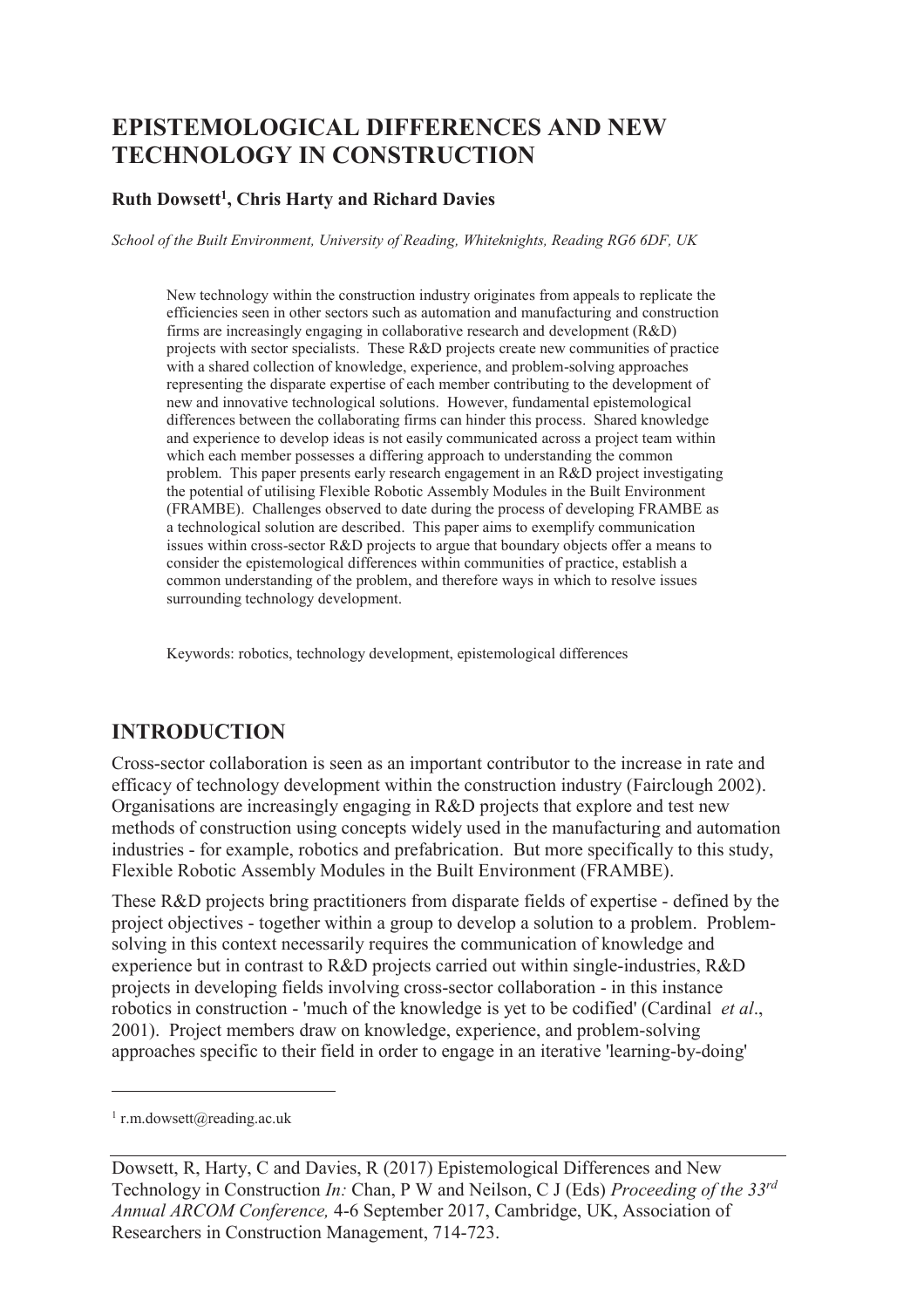process however, this is particularly difficult the greater the epistemological distant there is between collaborating participants.

Using the concept of boundary objects this paper begins to unpack the epistemological differences among disparate firms within a construction R&D project at the early stages of the problem-solving process. It is argued that epistemological differences can be better understood - particularly in an early stage R&D project - by placing more focus on the materiality of artefacts mobilised within group interactions. The production and transformation of boundary objects are suggested as a useful method to examine the epistemological differences within a cross-sector R&D.

This paper is structured as follows: firstly, the concepts of communities of practice and boundary objects are used to discuss the ways in which they can be used to frame knowledge development within cross-sector R&D projects; secondly, using these concepts the case study project is described, introducing the situated activities of each community and illustrating the localised contexts of their knowledge, experience and practice; finally, the utility of focussing future research activities on the examination of boundary objects in the development with R&D to support the process of technology development in the construction industry is discussed.

### **KNOWLEDGE PRODUCTION ACROSS COMMUNITIES**

A community of practice is a group of individuals 'who share a concern, a set of problems, or a passion about a topic, and who deepen their knowledge and expertise in this area by interacting on an ongoing basis' (Wenger 1998). Within this context practice is defined as the work done by the group, and as a social learning theory communities of practice focusses on the way in which individuals 'establish themselves and function as a group by engaging in practices that are unique to or characteristic of that group.' (Cook and Brown 1999). Each member has knowledge derived from theories, rules and concepts that constitute the epistemology of the community of practice in which they are situated. The focus of learning is placed on how the group interacts and the way in which the tacit body of knowledge held by the group is exchanged to support, enrich and direct practice. Within a community of practice meaning and consensus of understanding is negotiated through participation and engagement with practice that is fundamentally social in nature.

However, this implies interconnectedness between individual knowledge and group knowledge to interpret meaning. Yet in some cases the epistemological differences within a group are too broad to be considered as a single community of practice - Wenger (1998) describes these configurations as 'constellations of practice' - and lack the connectedness between individual knowledge and group knowledge. Knowledge is 'localized, embedded and invested' in each community of practice and the greater the distant each community has from another makes the task of working 'across' practice boundaries and accommodating knowledge created in another more difficult (Carlile 2002).

In this instance, the concepts of reification and boundary objects are significant in bridging these epistemic boundaries. Wenger defines reification as "the process of giving form to our experiences by producing objects that congeal this experience into 'thingness'" - understanding is given form which then becomes the focus for the negotiation of meaning. These objects represent the tacit knowledge inherent within the group - the abstractions of epistemological perspectives - that the group interacts with.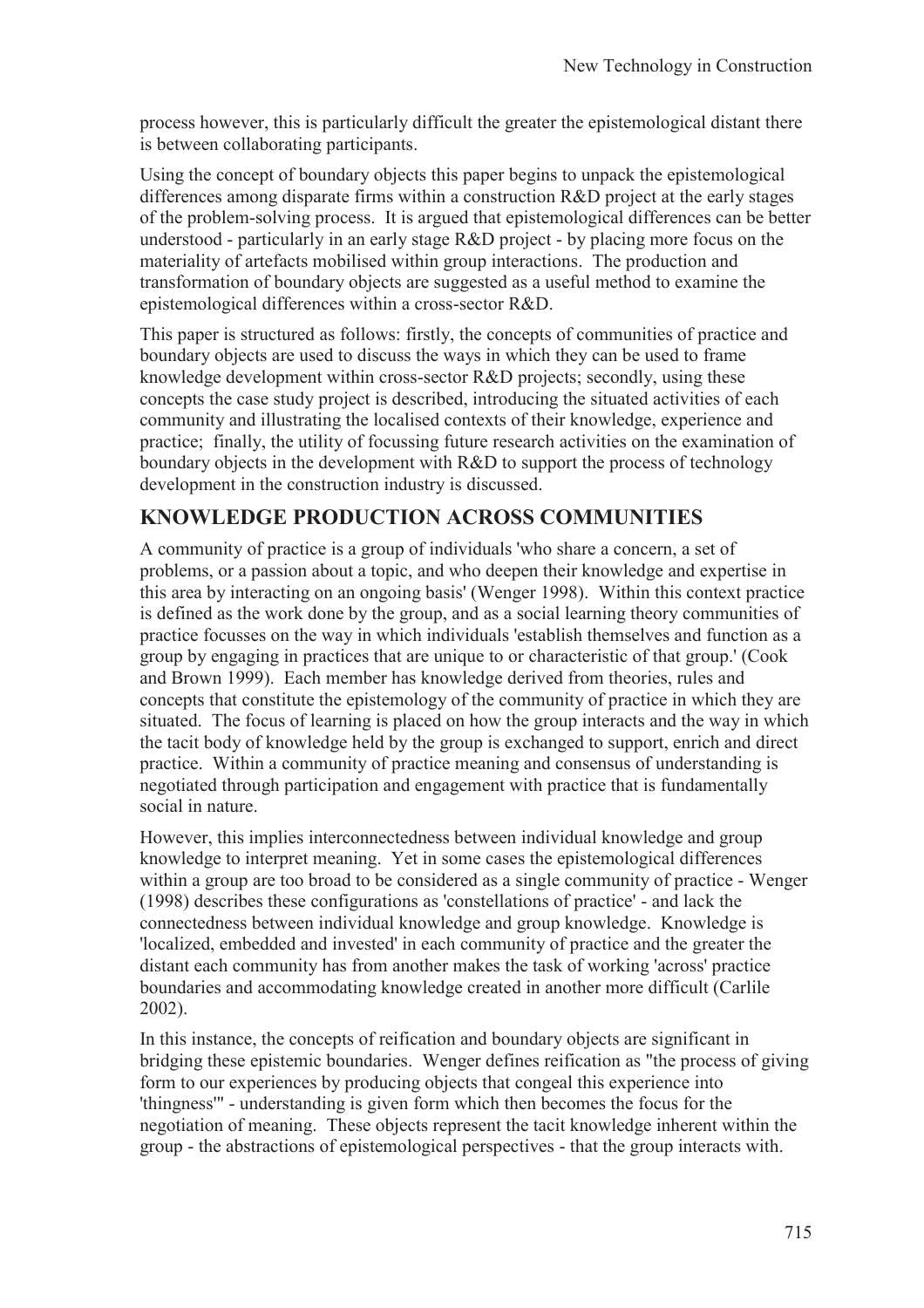Cook and Brown (1999) conceptualise the interaction between knowledge and ways of using knowledge ('knowing' as practice) as a 'generative dance' whereby knowledge is not simply transacted. Knowledge is acquired, reshaped by existing knowledge and practice to produce new knowledge and new practice, and it is through this 'generative dance' that epistemologies are 'bridged'. This interplay between knowledge and ways of using knowledge in the process of learning-by-doing brings to light the ways in which each community carries out their work. Reification within this context produces material artefacts that are a representation of the generative dance taking place and reflect the practices used to develop them. Both Cook and Brown (1999) and Wenger (1998) position these objects as products of human agency and secondary to the understanding of the social. However, a number of scholars provide an alternative to this perspective placing more emphasis on the role objects have to play in the bridging of epistemologies (Whyte and Harty 2012; Leonardi and Barley 2010).

In this way, the products of reification in the context of a cross-sector R&D project become boundary objects with attributed materiality. As the project moves through development these boundary objects - going through various 'generative dances', negotiations, and reifications as part of the learning-by-doing process - change in their content reflecting the new knowledge and practices used to produce them.

However, R&D projects have development programmes that define the types of activities that need to be completed and who are required to complete them. The types of knowledge boundaries faced will vary as will the type of objects that are useful to intersect them and transform knowledge (Carlile, 2002). Star and Griesemer (1989) define boundary objects as "both plastic enough to adapt to local needs and constraints of the several parties employing them, yet robust enough to maintain a common identity across sites" maintaining that the methods used to generate boundary objects should "maximise the autonomy and communication between worlds". Based on their empirical analysis Star and Griesemer (1989) developed four types of boundary objects mobilised as analytical categories: **REPOSITORIES** - ordered piles of objects indexed in a standardised fashion provide a common reference point for shared definitions and values for problem solving. **IDEAL TYPE** - diagrams, atlases or other descriptions that are abstracted from all domains but are adaptable to a local site because of their vagueness serving as a 'good enough' roadmap for all parties. **CO-INCIDENT BOUNDARIES** common objects which have the same boundaries but different internal contents that can be used across different sites demonstrating the current differences or possible resolution of different goals. **STANDARDISED FORMS** - boundary objects devised as methods of common communication across dispersed work groups in the form of structured standardised indexes that convey unchanging information.

Carlile (2002) discusses the effectiveness of each boundary object category at different types of knowledge boundaries (syntactic, semantic, pragmatic) to characterise the most effective type of boundary object in new product development. Recognising that knowledge is 'localised, embedded, and invested' in practice that needs to be transformed - to create new knowledge, old knowledge has to change (Teece *et al*., 1997) - Carlile found that objects, models, and maps (co-incident boundaries and ideal type combined) were the most useful in dealing with pragmatic boundaries. But more significantly, boundary objects "have a portfolio effect; repositories and standardised forms support the use of objects, models, and maps as well as support processes to manage knowledge at a pragmatic knowledge boundary".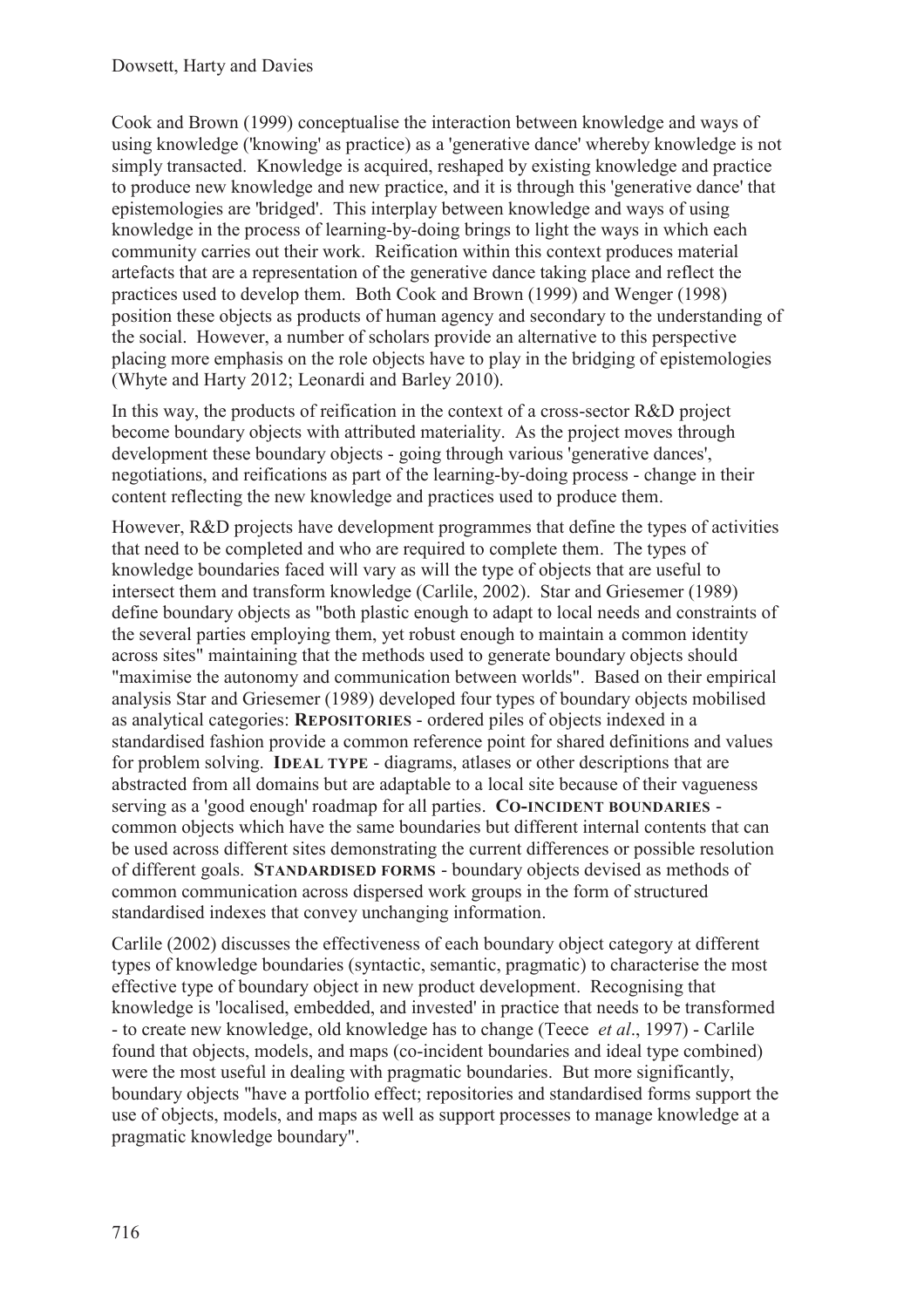The context of new product development and R&D are similar - cross-cultural boundaries, different ways of presenting and interpreting meaning etc. - but more specifically in developing industries the production of repositories and 'codified knowledge' are somewhat necessary in establishing them as developed.

However, a key consideration in the development of knowledge and practice is the effect of power (Oswick and Robertson 2009) - communities of practice are defined as selforganising, however one member of the group make take precedence over another dominating the type of knowledge deemed useful and legitimating the ways in which that knowledge is used. As is illustrated in the vignette described in the case section this has had an influencing effect on the type and effectiveness of boundary objects in use.

### **METHOD**

The University of Reading are engaged within the consortium in a research capacity to examine the skills needs and cultural change required to facilitate the implementation of FRAMBE at an industrial scale. This is an ongoing project in the early research stages and this paper presents an emerging case study that focuses on a preliminary examination of the problems associated with trying to communicate tacit knowledge that resides in practice across epistemologically distinct boundaries.

#### **Data collection techniques**

Empirical work has involved observations of early factory visits and consortium meetings, and formal and informal discussions with Skanska's project manager and industrialisation manager. Each of the data collection techniques are discussed in more detail below:

• Observations

Field notes were used as a record of key events that happened throughout researcher engagement in consortium activities; including factory visits and consortium meetings. The primary purpose of these visits was to form an initial understanding and conceptualisation of the problem bringing to light the difficulty of these types of collaboration. Field notes were not standardised and not used explicitly for data analysis but used as points of discussion within informal interviews with the consortium members to corroborate researcher understanding of the problems faced by the R&D team.

• Consortium technical meeting - process map meeting

The R&D team have technical meetings whereby they discuss specific work packages related to the delivery of FRAMBE. On this occasion, the focus of the meeting was to discuss the development of process maps to support the design and development of the pilot project. The researcher attended this meeting as a non-participant observer with the aim of capturing how the R&D team interact and exchange knowledge with one another to meet FRAMBE deliverables. The meeting was videotaped and preliminary observations were made - framed through the literature - to identify instances of differing conceptualisations of the problem discussed and the way in which they were overcome.

· Informal interviews/discussions

An informal interview was held with Skanska's project manager and industrialisation manager to discuss the current progress of FRAMBE. Workflow diagrams, created by the Lean Consultancy firm (Figures 1 and 2) but based on consortium activities, were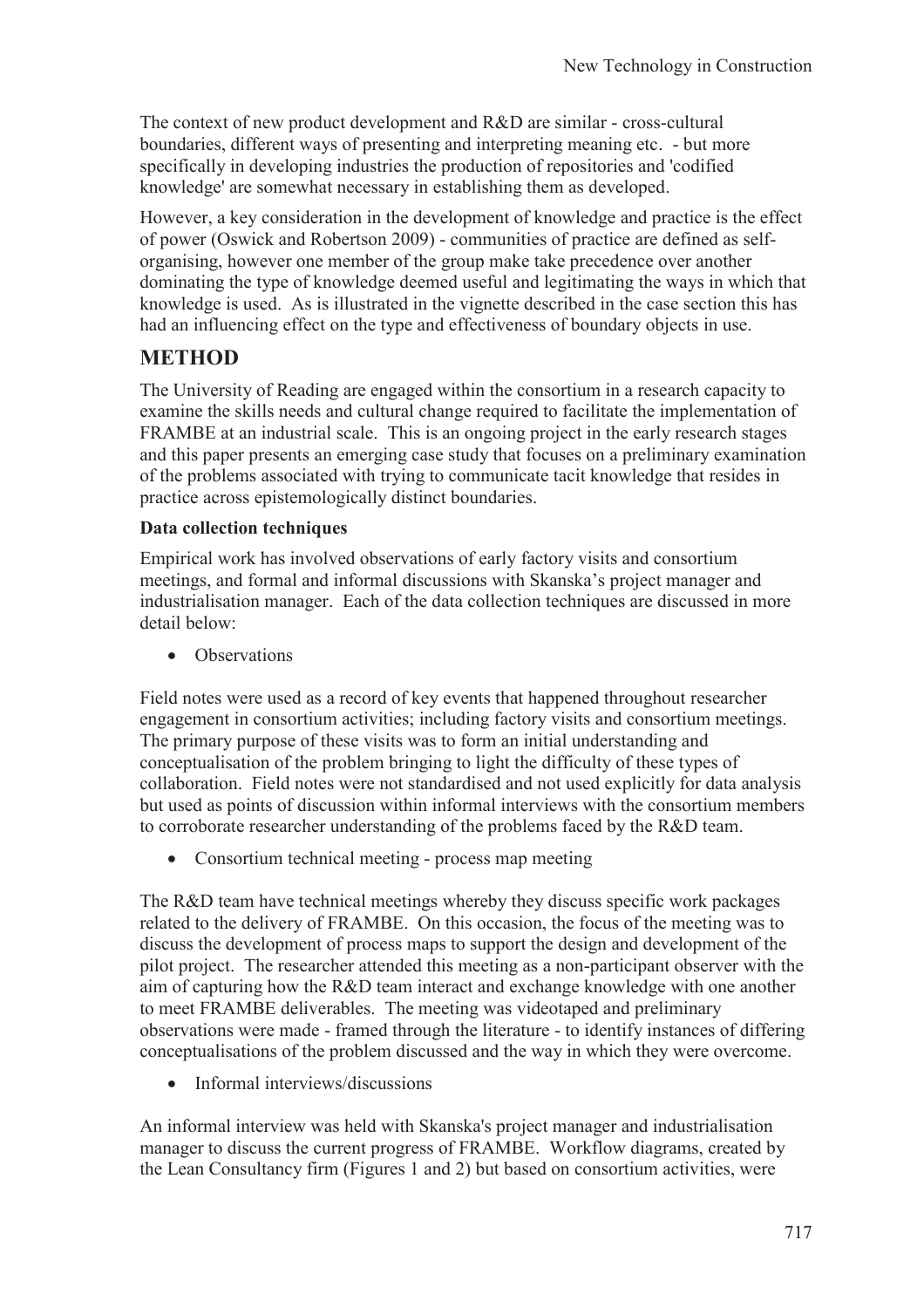used as a visual point of reference to talk about project progression and future consortium activities. Within the context of this paper, these workflows are taken to represent emerging boundary objects that bridge the epistemological differences between consortium members and form early codified knowledge from which to collectively problem-solve. Talking around these workflows with Skanska's project manager and industrialisation manager focussed discussion on how the project had got to the point it was currently at and why decisions were made as they were. This interview was recorded but at the time of writing, was not fully transcribed.

### **THE CASE: FRAMBE**

The Flexible Robotic Assembly Modules in the Built Environment (FRAMBE) concept is a scalable, automated and modularised Flying Factory solution that will integrate advanced robotics to manufacture a wide range of building components that are appropriate to the needs of a specific project. Using robotics in a Flying Factory setting to automate a range of construction processes brings a broad set of benefits to both the project and the operatives involved, such as improvements to health and safety and productivity by using machines to carry out physically demanding and repetitive tasks in dangerous environments. This task-general approach to robot design also has a number of potential benefits including: reduced threshold and personnel training costs; provides a better economic justification by distributing initial capital costs across multiple projects; and also provides the opportunity to lease the robotic system.

The FRAMBE pilot project forms the early stages of a larger innovation project aiming to expand the concept of mobile 'flying' factories (Young *et al*., 2015) to include robotic automation. Prior to industrialisation Skanska are testing the feasibility of introducing robots and investigating the process change and technological requirements through a pilot project.

The consortium, led by Skanska UK, consists of: a major robotics manufacturer designing and developing the robotics technology; a lean consultancy firm mapping existing workflow processes and the higher level feasibility processes that a company will need to go through to identify tasks for automation; and a CAD/BIM consultancy firm developing a means to extract programmable data from 3D models for robot task execution.

Each of these project team members represents a distinct and localised context of knowledge, experience and practice. The epistemological differences between Skanska, the robotics manufacturer, and Skanska fabrications begin to emerge in the following vignette that describes the development of boundary objects necessary for the practical aspects of developing the pilot project.

#### **Selecting an appropriate pilot project**

In the early stages of the R&D project, the team conducted a number of workshops to identify a suitable project to focus design and development activities. A simulation of the Flying Factory concept was used to stimulate discussion of various options to focus the pilot project on.

However, one of the primary goals of the FRAMBE project is to be able to export the required data from 3D models to automate the process of creating a tool path that the robot understands. In order to design a tool path for the robot to pick up a component, angle it against another, and begin to carry out a defined function it needs to have physical dimensions, diameters, vertices, edges and surfaces to trace around.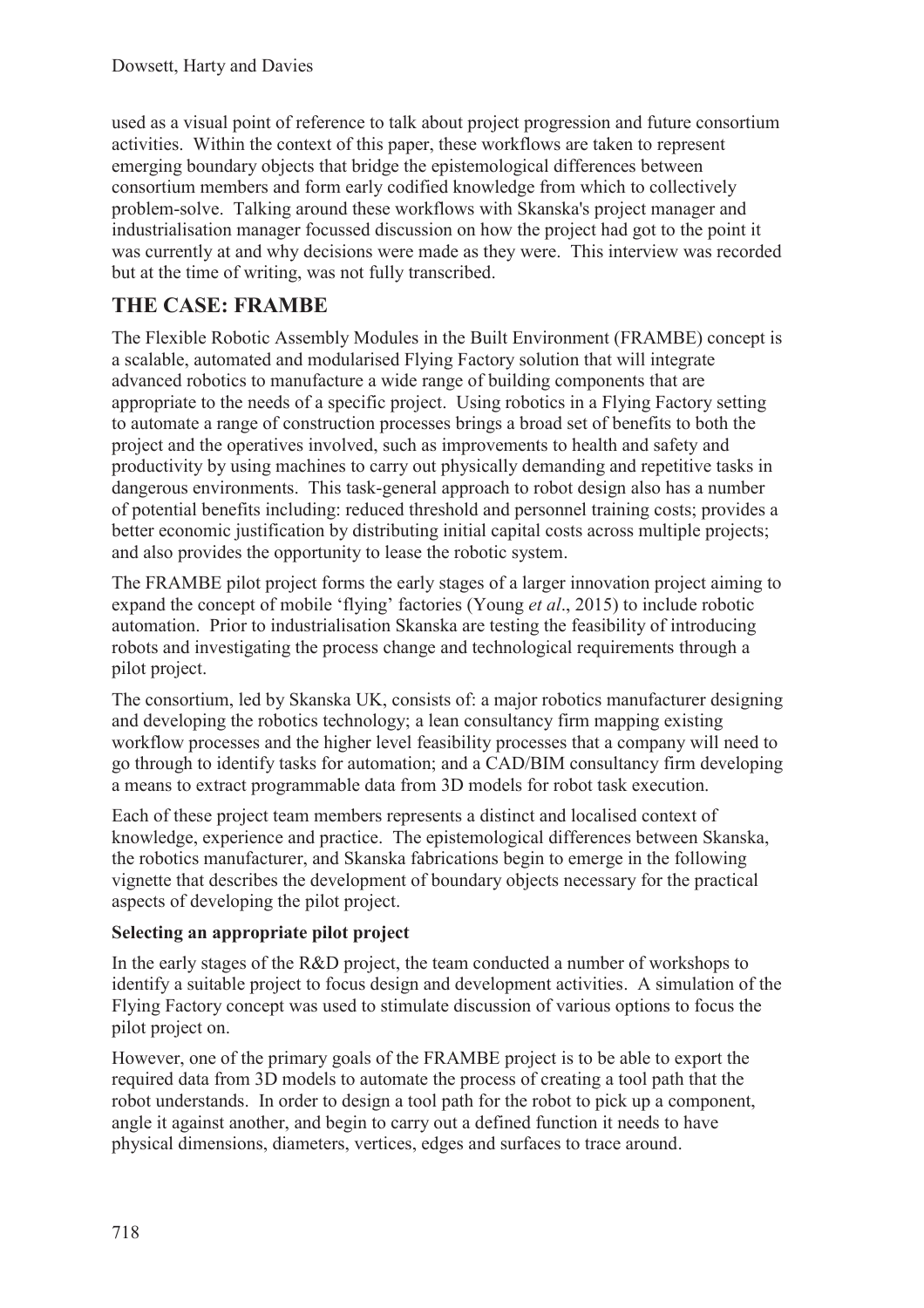In light of this prerequisite the consortium have chosen to focus the pilot project research activities on the introduction of welding robots at Skanska's factory in Slough UK to improve the efficiency of manufacturing pipe modules for plant/boiler rooms. The purpose of selecting this case is that the prefabrication division of Skanska UK already have relatively consistent and well-defined workflows in place. These provide an ideal scenario within which to test and prove the information management solutions developed by the consortium that are necessary for the introduction of robotics into one of the factory's welding bays.

#### **Emerging epistemological differences - defining the problem**

Whilst the pilot project had been selected, further problems emerged that exposed competing epistemologies as to the scope of the problem and what kind of solutions should be investigated.

For example, in a technical meeting - that took place at the robotic company's head office - where the team first discussed the viability of focussing the pilot project on the manufacture of pipe modules, various automatable tasks were identified: painting, welding, manipulation, assembly etc. These were discussed by both Skanska and the Lean Consultancy representatives in terms of the wider process change requirements necessary to implement them, posing the question *"Can we automate all these things?"* signifying their approach to the problem was coming from an industrialisation perspective. The Robotics representative responded to this question with a categorical *"the answer is yes to all of those things"* going on to imply that the wider considerations of how to implement robotics in construction was not the focus of inquiry at this juncture of the project, saying

…let's get the automation in there first and then the construction industry is going to have to look at how it optimises its materials to take advantage of that.

Recognising the difficulty the team were having in deciding what to automate and how this could potentially stall the progress of FRAMBE the robotics project manager went on to describe the process by which they normally design and develop robotic systems with manufacturing based clients:

…what our customers would normally do is to give our engineers or our applications guys these drawings and basically say 'go do' and the applications guys will look at it and say yeah do it that way. [Robotics Project Manager]

In effect presenting an abstraction of the process of robotic system design to which Skanska and the Lean Consultancy firm could focus the inquiry that followed. The problem was reframed toward the process of designing and developing a robotic system that of requiring well-defined processes - and project activities turned towards capturing the factory's existing information and welding bay workflow processes. The development of these and the project decisions this resulted in are described in the following section.

#### **Existing factory processes - an 'ideal type' boundary object**

Developed from discussions between the factory manager and members from each consortium partner, Figure 1 shows the current information management processes of the factory. This provided a 'good enough' scope of the context for Skanska to understand how to approach the industrialisation aspects of FRAMBE and the robotics and CAD consultants to understand how to begin the design of the robotics system.

Currently the factory receives client drawings and 3D models that are insufficient to use as-is for the way that the factory manufactures - components may be in the wrong place, incorrectly specified, or misaligned. The factory then redrafts these 3D models solely for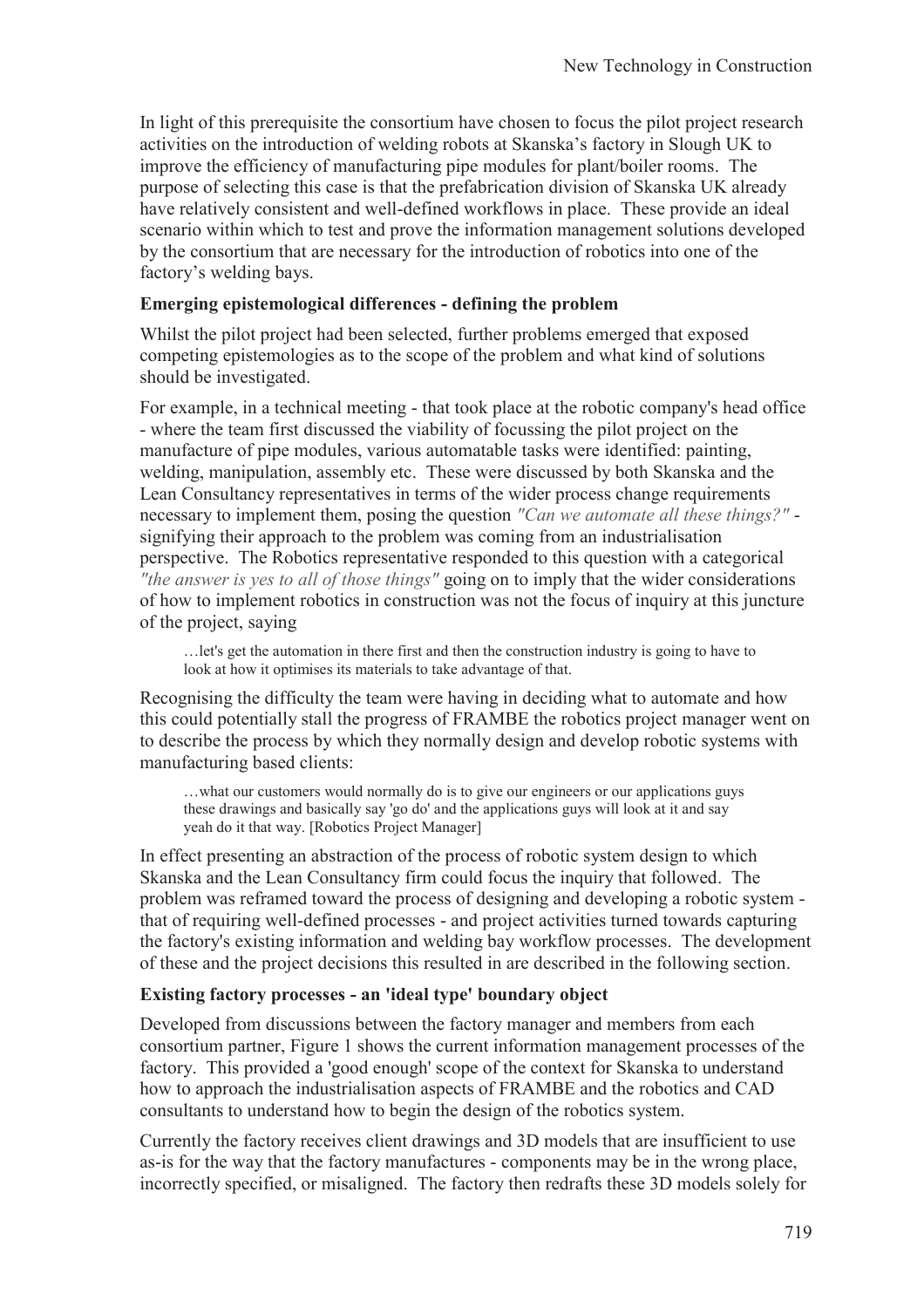the purpose of rationalising the original into the design for manufacture standard the factory processes are attuned to - the models do not contain any useful data within them for the CAD consultants and robotic designers to easily proceed with the design of the robotic system. After the model has been rationalised the factory engineers draft cutsheets independently from the 3D model handwriting orientation, vector, diameter and wall thickness information for the welder's to use on the shop floor. The reason for this two-stage information production process is primarily related to well-established practices on the shop floor that centre on the use of cut-sheets - as illustrated in the Welding Bay Process shown in Figure 1.

Through the production of this workflow diagram - as a boundary object to articulate the problem - decisions were made regarding the approach to both the development of the pilot project and the industrialisation of FRAMBE. Firstly, that the requisite data contained within the cut sheets would have to be manually translated into 3D objects by the CAD consultants to meet the primary objective of BIM integration.



#### *Figure 1: Skanksa fabrications factory processes*

Secondly, that in order to industrialise FRAMBE the consortium need to develop better defined processes that can be used to bridge the knowledge boundaries between the FRAMBE team and Skanska fabrications, as the Lean Consultant alludes to:

…once FRAMBE has proven the concept they can then go back to Skanska fabrications and say look this is how you should be producing drawings if we want to industrialise it as a method of construction

Furthermore, in understanding the existing process by which the factory operates, the team were able to circumnavigate issues relating to the practices of factory workers bringing coherency to the problem and focussing efforts on the technical activities that could be completed to move the project forward. In the following comment, this boundary is acknowledged by the FRAMBE project manager whilst also alluding to the ineffectiveness of the cut sheets as an object to bridge the boundaries between all the practices within the R&D group. Currently, the cut sheets are only useful as a boundary object between the CAD and robotics company to develop the technical aspects of FRAMBE:

…we need to change knowledge and learning I suppose and the way things are done in order to make an automated robotics solution work. We can create something for the pilot to get by in which we need and at that point we need somebody to say we are going to change our procedures.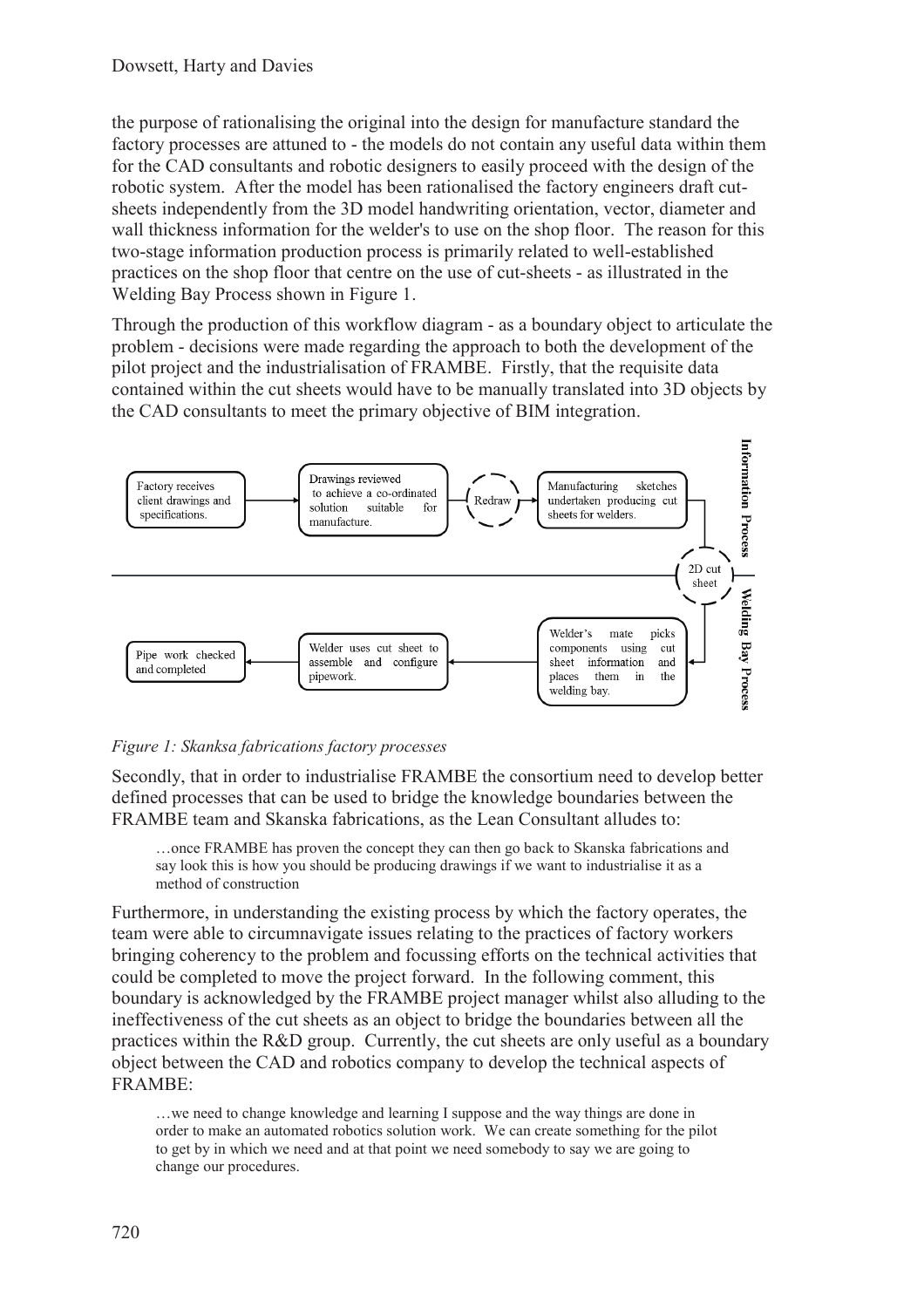Figure 2 represents the synthesis of these decisions and shows how the robotic system fits into the existing factory context, in some ways forming an early example of codified knowledge within the R&D team. The development and transformation of the workflow that centred around the cut sheets - represents an example of a 'generative dance' that occurred within the R&D team to move the project from a vague concept of FRAMBE through to a pragmatic set of solutions as to how to actually go about delivering the pilot project within Skanska Fabrications.

### **DISCUSSION AND CONCLUSIONS**

Using the concepts of communities of practice and boundary objects this paper has begun to unpack the epistemological difference inherent in the process of knowledge development within a cross-sector R&D project. The project investigates the potential of incorporating robotics into a 'flying factory' situation as a method of construction to reduce waste, transport costs, improve productivity, and to bring improvements to the health and safety of operatives carrying out dangerous and repetitive work.



*Figure 2: Pilot project factory processes* 

However, this requires cross-sector collaboration between communities of practice that necessarily bring challenges to the design, development and ultimately deployment of FRAMBE. Each community - Skanska, the robotics company, lean consultancy, CAD consultancy - possess specific knowledge and ways of using knowledge that when brought together in a collective problem-solving scenario meet barriers and difficulties to the exchange of knowledge within the community.

The concepts of communities of practice and boundary objects were used within this paper to frame this problem-solving scenario and begin to unpack the epistemological differences between each community. However, whilst useful in framing the work contexts of each community we argue that the use of communities of practice and the conception of boundary objects that it defines is insufficient in explaining these differences.

Groups of different communities often collaborate but it is our contention that the organic production of boundary objects implied by Wenger (1998) and Cook and Brown (1999) provides inadequate understanding of how groups interact. In the previous section we described how the issue of producing programmable data was addressed - the team identified a potential object to develop into a boundary object rather than going through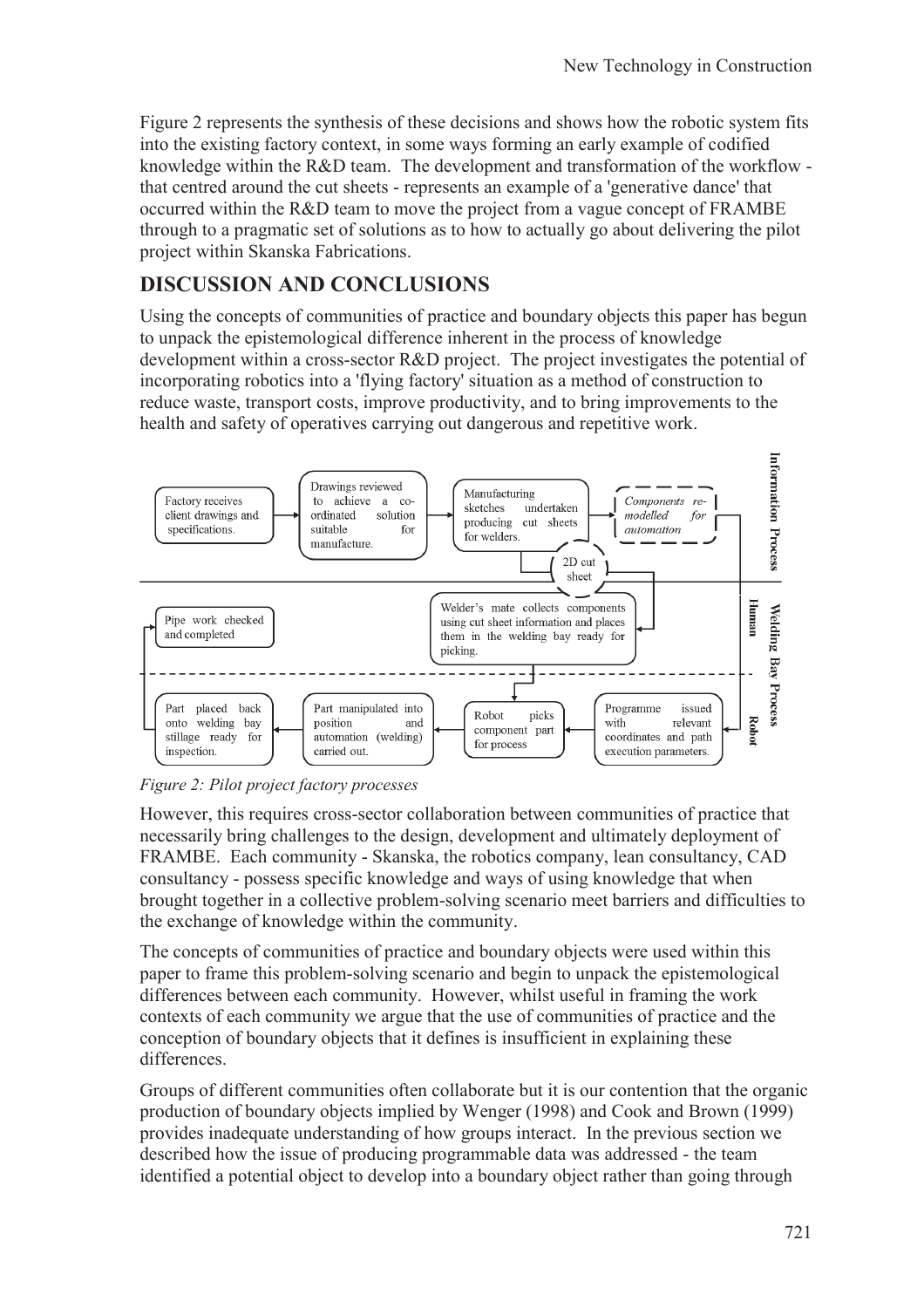an iterative 'learning-by-doing' process - illustrating both the significance of material artefacts in shaping knowledge exchange but also the epistemological challenges of creating effective boundary objects.

Epistemological difference causes imperfect knowledge exchange especially if one community presides with epistemological dominance over another. In the case of FRAMBE, core competencies required to produce a robotic system in construction resided with the robotics company and dictated the type of knowledge required. In the acquisition of this new knowledge, the processes of Skanska, the lean consultants, and the CAD consultants were directed towards the identification of an object that could usefully serve as a boundary object. Whilst this dominance over legitimate and illegitimate knowledge may also have been a result of the time constraints associated with a R&D project it still serves to illustrate how epistemological differences can be identify using the boundary objects - whether effective or ineffective.

For robotics to become a mainstream construction method that continues to improve and develop - rather than a one-off proof of concept - the relevant parties involved in the process of design and development need to be able to understand the problem. By capturing the process of knowledge development - focussing on boundary objects and their production - the epistemological differences between the FRAMBE team may be further unpacked to focus efforts on activities that produce effective boundary objects that bridge these.

As such, future research activities will be directed toward expanding on the vignette described within this paper, examining in further detail project participants' accounts of boundary object creation within FRAMBE. In this paper we have focussed on the creation of 'ideal type' objects - in the form of workflows and how these were used to solve the problem of how to approach the primary objective of BIM integration - but as the FRAMBE project progresses the transformation of knowledge into the different categories of boundary objects will be expanded on and documented. In doing so we can begin to highlight those that were effective as epistemological bridges, those that exposed epistemological differences, and how to use this deeper understanding of the knowledge development process of a cross-sector R&D team in the wider construction industry.

### **REFERENCES**

- Cardinal, L B, Alessandri, T M and Turner, S F (2001) Knowledge codifiability, resources, and science-based innovation. *Journal Of Knowledge Management*, **5**(2), 195-204.
- Carlile, P R (2002) A pragmatic view of knowledge and boundaries: Boundary objects in new product development. *Organization Science*, **13**(4), 442-455.
- Cook, S and Brown, J (1999) Bridging epistemologies: The generative dance between organizational knowledge and organizational knowing. *Organization Science*, **10**(4), 381- 400.
- Fairclough, J (2002) *Rethinking Construction Innovation and Research: A Review of the Government's R&D Policies and Practices*. London: Department for Transport.
- Leonardi, P M and Barley, S R (2010) What's under construction here? Social action, materiality, and power in constructivist studies of technology and organizing. *The Academy of Management Annals*, **4**(1), 1-51.
- Oswick, C and Robertson, M (2009) Boundary objects reconsidered: From bridges and anchors to barricades and mazes. *Journal of Change Management*, **9**(2), 179-193.